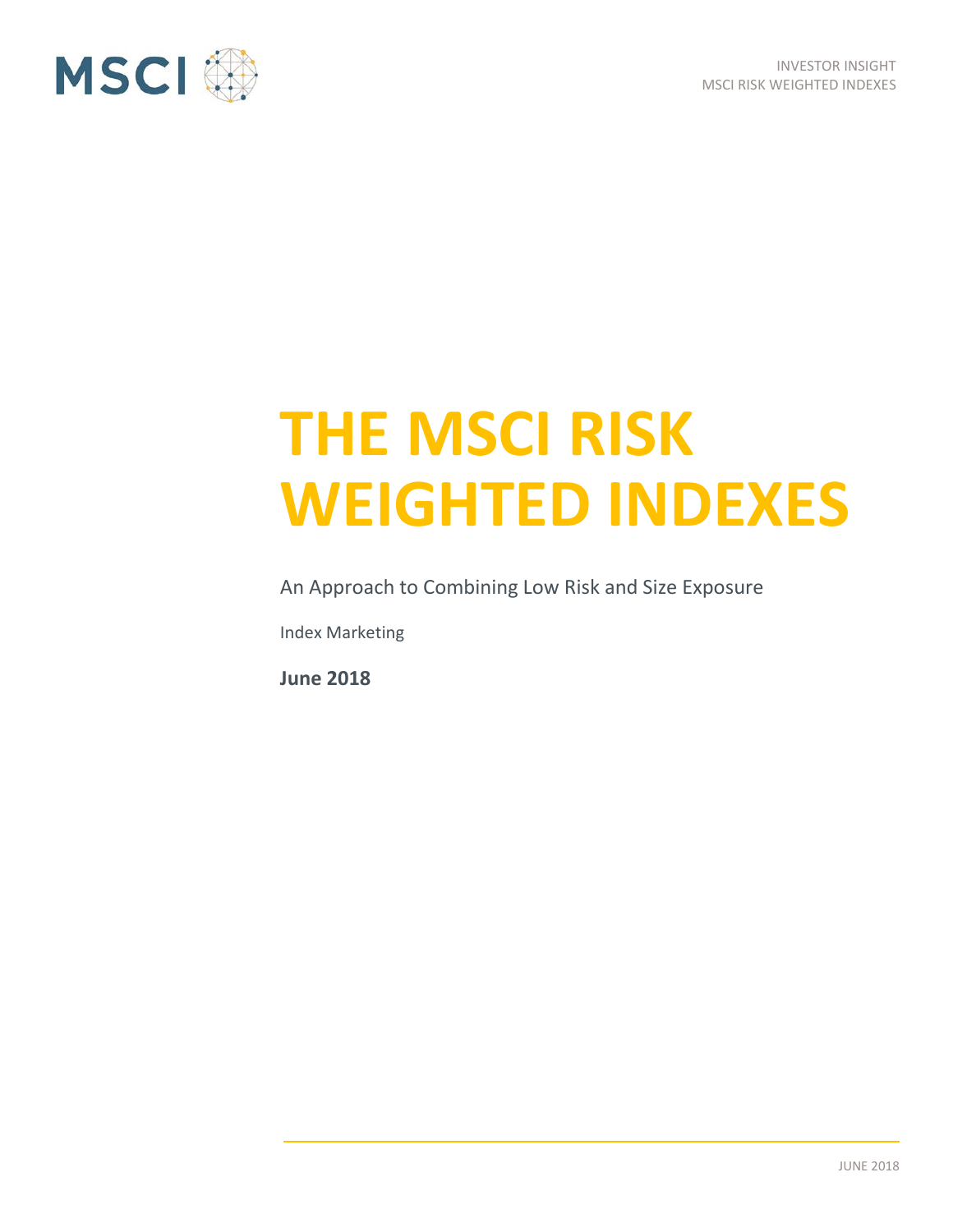

- The MSCI Risk Weighted Indexes are uniquely designed to reflect the low volatility and the smaller size effect
- The MSCI Risk Weighted Indexes employ a simple yet effective method to overweight low risk and smaller market cap stocks while maintaining broad market exposure
- The MSCI Risk Weighted Indexes can be replicated cost-effectively, used to benchmark low volatility managers, and in combination with other MSCI Factor Indexes

### **Why Do Investors Use Risk Weighted Strategies?**

- Reduction of portfolio risk by about 10% over the long-term, with less drawdown than the broad market
- Historically, these strategies have yielded higher risk-adjusted returns
- To gain exposure to smaller size stocks, mostly mid-caps, while maintaining a structural bias towards less volatile stocks

## **Key Characteristics of the MSCI Risk Weighted Indexes**

- Effective and transparent risk reduction weighting via the inverse of realized variance
- Emphasis on low risk and smaller market cap stocks
- Number of constituents from the parent index is customizable (e.g., the top 200)
- Low annual index turnover
- High investability and replicability

## **Upside and Downside Capture**

- The upside and downside capture ratios of a risk weighted index indicate how it has performed over periods of market strength and weakness relative to its parent index
- Since May 1994 through June 2018, the MSCI Canada Risk Weighted Index captured 74% of the positive returns of its parent
- Over the same period, the MSCI Canada Risk Weighted Index lost just 53% relative to the losses of the parent



**Performance Characteristics: Total Returns of the MSCI Canada Risk Weighted and MSCI Canada Indexes (CAD)—(May 1994 – June 2018)**

| <b>Historical Gross Total, CAD</b> | <b>MSCI Canada</b> | <b>MSCI Canada</b><br><b>Risk Weighted</b> |
|------------------------------------|--------------------|--------------------------------------------|
| <b>Total Return* (%)</b>           | 9.00               | 10.39                                      |
| Return Risk* (%)                   | 14.60              | 11.15                                      |
| <b>Risk Adjusted Return</b>        | 0.62               | 0.93                                       |
| <b>Active Return* (%)</b>          | 0.00               | 1.39                                       |
| <b>Tracking Error* (%)</b>         | 0.00               | 8.66                                       |
| <b>Information Ratio</b>           | N/A                | 0.16                                       |

*\* Annualized from May 1994 to June 2018*



#### **Upside & Downside Capture: MSCI Canada Risk Weighted Index vs. MSCI Canada**

© 2018 MSCI Inc. All rights reserved. Please refer to the disclaimer at the end of this document. MSCI.COM | PAGE 2 OF 5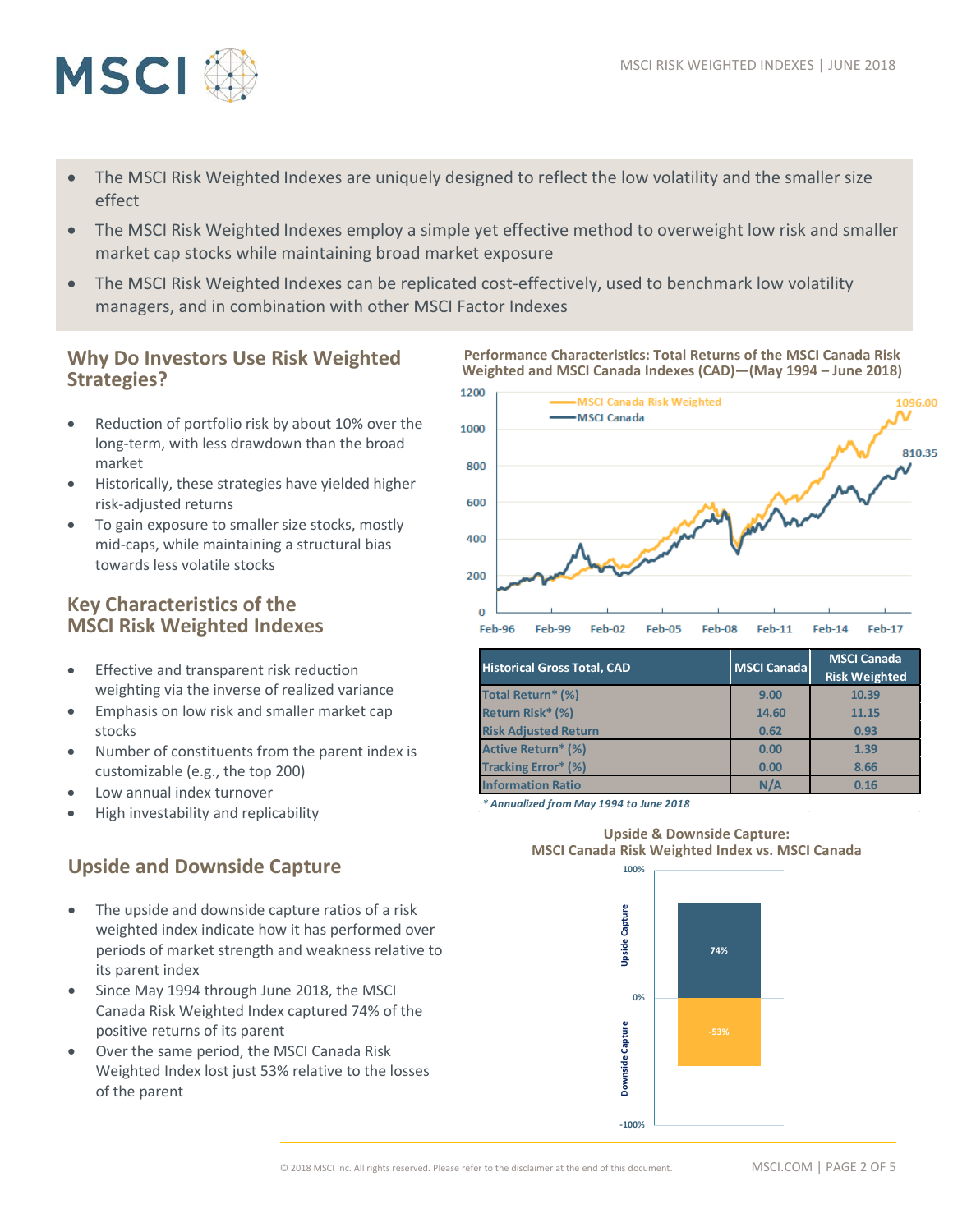

## **Standard Methodology Highlights**

| <b>Parameter</b>   | <b>Methodology</b>                                                                    | <b>Comments</b>                                                                                                                                                                                                     |
|--------------------|---------------------------------------------------------------------------------------|---------------------------------------------------------------------------------------------------------------------------------------------------------------------------------------------------------------------|
| Universe           | All constituents of the market cap-<br>weighted parent index                          | Objective approach captures a broad opportunity set and<br>ensures that MSCI Risk Weighted Indexes are highly<br>investable and liquid<br>Leverages the MSCI building block approach, avoiding gaps<br>and overlaps |
| <b>Variables</b>   | 3-year historical variance                                                            | Objective measure that captures the variation of historical<br>volatility                                                                                                                                           |
| Weighting          | Each constituent of the parent<br>index is weighted by the inverse of<br>its variance | No stock selection<br>Effective and transparent risk reduction weighting                                                                                                                                            |
| <b>Rebalancing</b> | Semi-annual                                                                           | Timely data updates<br>Consistent with MSCI rebalancing calendar                                                                                                                                                    |

## **Combining MSCI Factor Indexes**

- MSCI Risk Weighted, Value Weighted, Quality and other MSCI Factor Indexes have outperformed their cap-weighted parent indexes over long periods
- However, performance is cyclical: any strategy can underperform for long periods
- A higher level of diversification may be achieved by combining two or more of these MSCI Factor Indexes
- Combining these indexes into a portfolio may also reduce overall cost by exploiting natural internal "cross opportunities" at each rebalancing

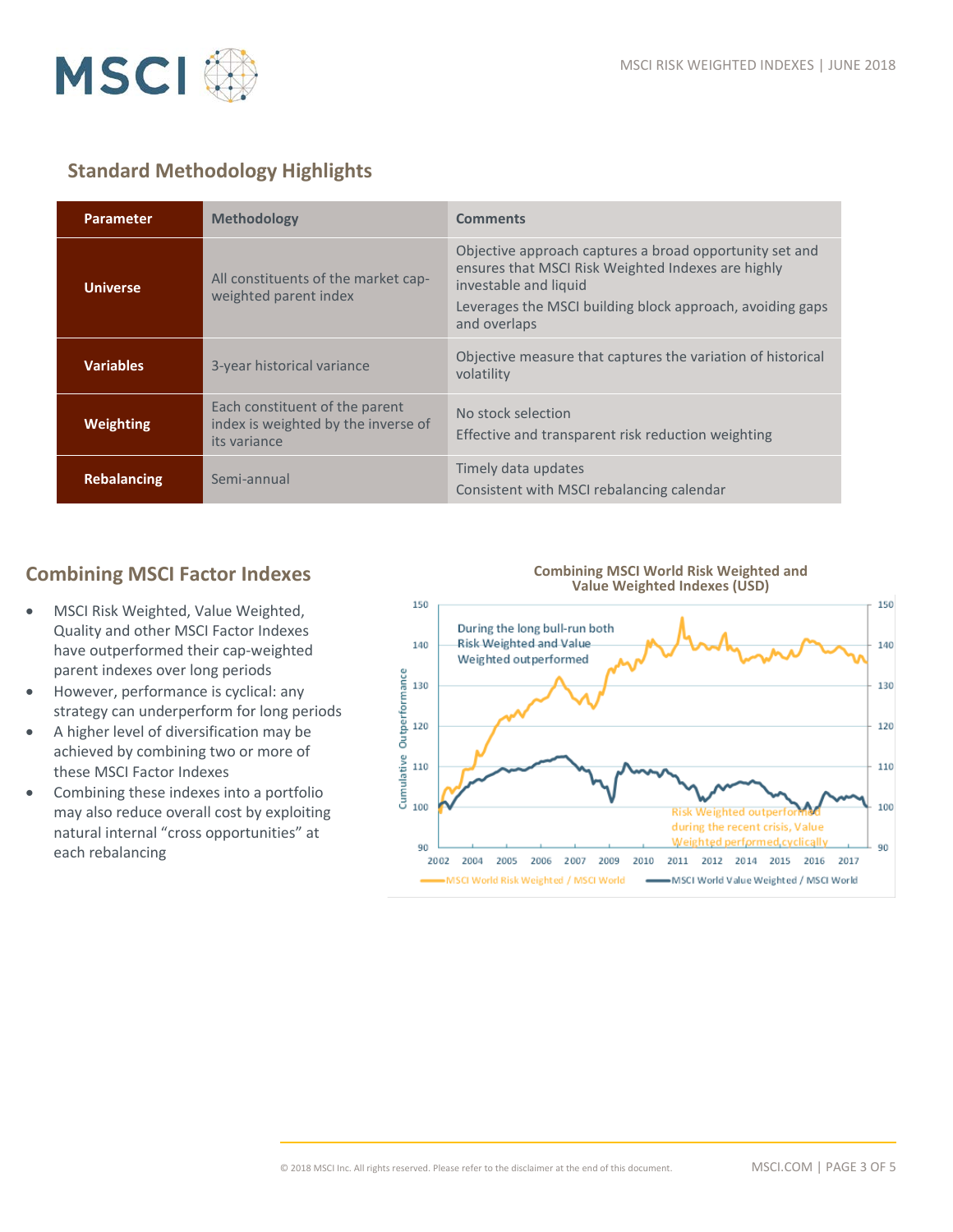

# **CONTACT US**

#### **AMERICAS**

| clientservice@msci.com |  |
|------------------------|--|
|------------------------|--|

| Americas      | 1888 588 4567 *  |
|---------------|------------------|
| Atlanta       | + 1 404 551 3212 |
| Boston        | +1 617 532 0920  |
| Chicago       | + 1 312 675 0545 |
| Monterrey     | +52 81 1253 4020 |
| New York      | +1 212 804 3901  |
| San Francisco | + 1 415 836 8800 |
| Sao Paulo     | +55 11 3706 1360 |
| Toronto       | + 1 416 628 1007 |

#### **EUROPE, MIDDLE EAST & AFRICA**

| Cape Town | +27 21 673 0100   |
|-----------|-------------------|
| Frankfurt | +49 69 133 859 00 |
| Geneva    | +41 22 817 9777   |
| London    | +44 20 7618 2222  |
| Milan     | +39 02 5849 0415  |
| Paris     | 0800 91 59 17 *   |

#### **ABOUT MSCI**

For more than 40 years, MSCI's researchbased indexes and analytics have helped the world's leading investors build and manage better portfolios. Clients rely on our offerings for deeper insights into the drivers of performance and risk in their portfolios, broad asset class coverage and innovative research.

Our line of products and services includes indexes, analytical models, data, real estate benchmarks and ESG research.

MSCI serves 98 of the top 100 largest money managers, according to the most recent P&I ranking.

For more information, visit us at [www.msci.com.](file://int.msci.com/root/London/lib/Marketing/London/Rebranding%20Project/Templates/New%20Logo/Nearly%20There/www.msci.com)

#### **ASIA PACIFIC**

| China North | 10800 852 1032 *  |
|-------------|-------------------|
| China South | 10800 152 1032 *  |
| Hong Kong   | +852 2844 9333    |
| Mumbai      | + 91 22 6784 9160 |
| Seoul       | 00798 8521 3392 * |
| Singapore   | 800 852 3749 *    |
| Sydney      | +61290339333      |
| Taipei      | 008 0112 7513 *   |
| Tokyo       | + 81 3 5290 1555  |

 $* =$  toll free